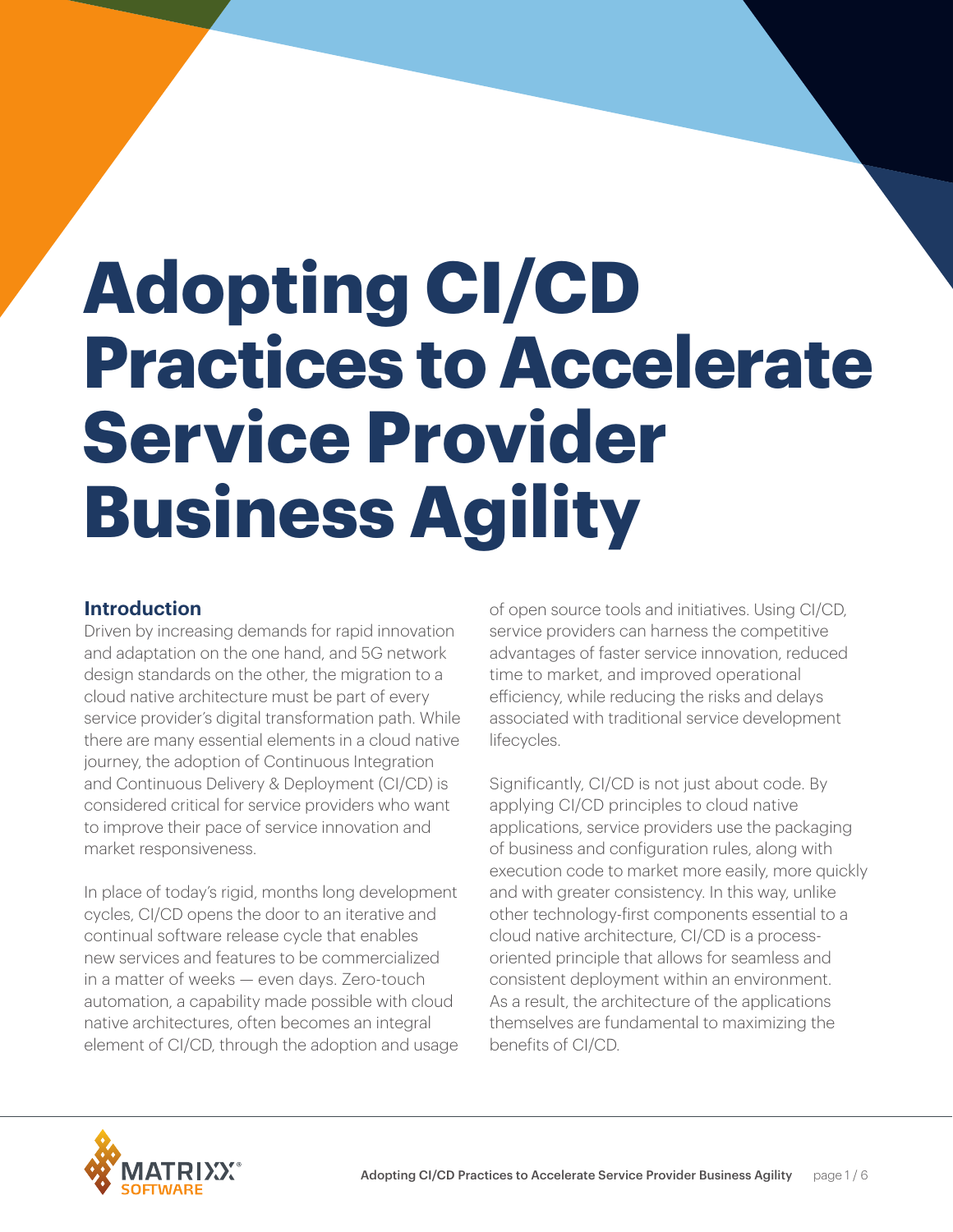The benefits of CI/CD are tangible and maximizing their potential will require that every vendor in the service provider ecosystem fully embraces the principles of cloud native application development. For both service providers and the vendors that support them, the embrace of CI/CD represents a significant paradigm shift away from traditional telecom software development. In today's hypercompetitive, 5G era, such a shift is no longer optional… it is essential.

# **CI/CD: An Overview**

CI/CD is an application development and deployment methodology that abandons manual, rigid, and fixed approaches in favor of an automated, flexible, and continuous approach to bring new applications to market. At the heart of CI/CD is the use of open source tools to automate processes across application building, testing, deployment, and operation. By leveraging automation, CI/CD enables new features to be brought to market as they become ready rather than being dictated by fixed IT release schedules. Furthermore, automation of code development workflows in CI/CD ensures the quality of each feature by ensuring the same repeated processes, such as building and testing, are followed every time — greatly reducing the risks of human error.

While speed of change combined with product consistency are fundamental to service provider success, absent guarantees for security and reliability once in production, their value is constrained. CI/CD addresses these challenges by creating a common and cohesive set of tools and processes that act to bridge development and operational

organizations and their activities. This joint practice of working together through CI/CD is generally referred to as DevOps, and includes the activities of continuous development, testing, integration, deployment and operation/monitoring of applications throughout the life cycle.

#### Continuous Integration

With Continuous Integration (CI), teams can better manage and control the entire application development lifecycle. Using open source tools, Continuous Integration establishes automated processes to support team members working on code and configuration updates. Continuous Integration encourages integration of changes to the main branch or repository, early and often. As changes are committed, this triggers automated processes to compile, test, and validate against the main branch. Any errors detected are then immediately addressed, enabling the entire process to be triggered again. Once testing is successful, the unique and immutable artifacts from the successful build are versioned and stored in an artifact repository. The creation and storage of immutable artifacts is a critical consequence of the Continuous Integration process, making it possible to seamlessly deploy the exact and unchanged artifact (business rule, configuration rule, or executable application) to any other environment along the CI/CD pipeline. The benefits of this approach reduce the risk of error introduction and/or delays inherent with rebuilding artifacts for every new environment. The use of immutable artifacts ensures that the exact feature that will ultimately be deployed to production is the same that was utilized along each step of the CI/CD pipeline.



#### Example CI/CD Pipeline

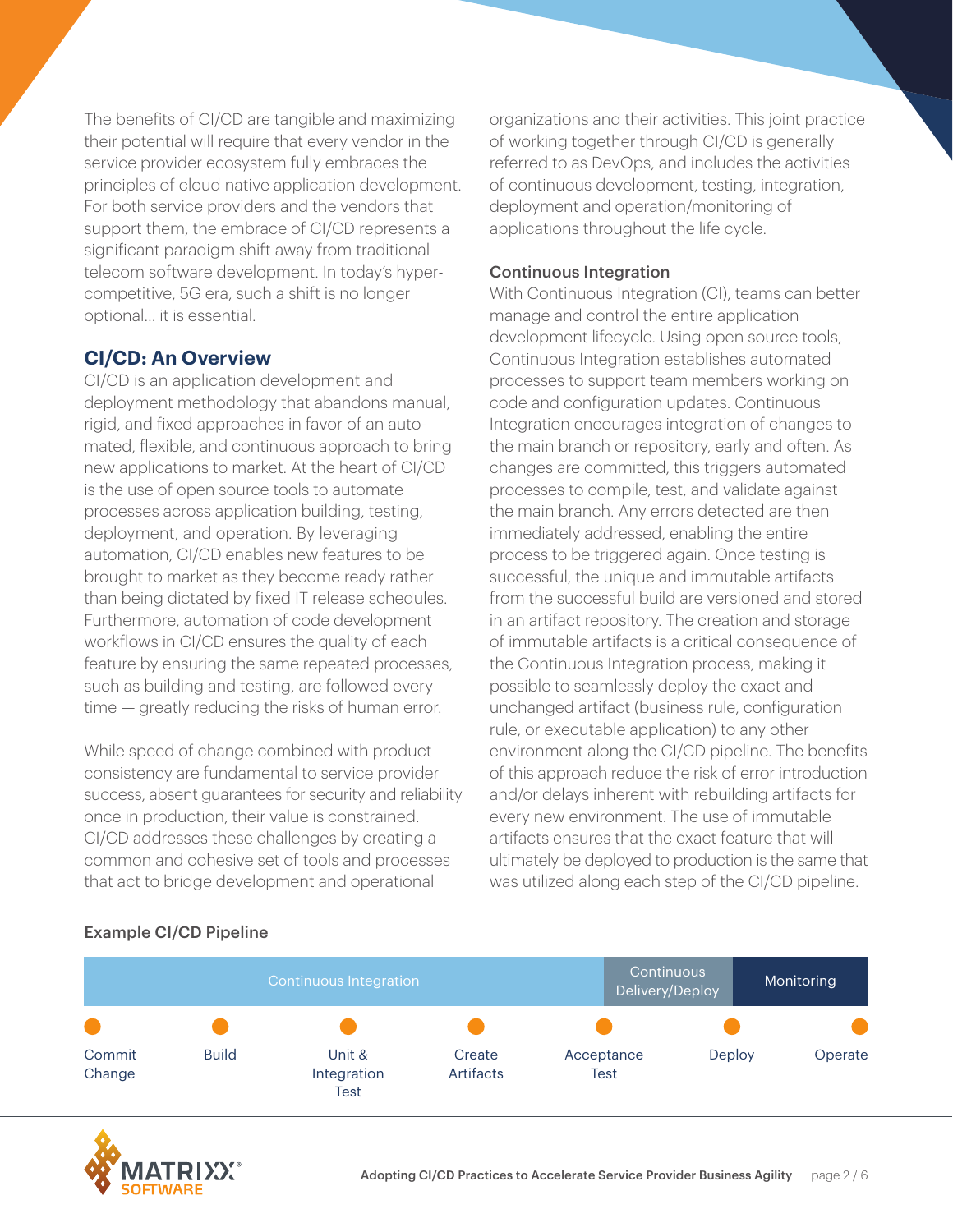# Continuous Delivery (and Deployment)

Continuous Delivery allows new features to benefit the end customer as quickly as possible, as they do not need to wait for a larger roadmap release based on a specific timeframe. Any changes, inclusive of new feature candidates, configurations, or defect corrections, are seamlessly deployed into production after approval using the versioned artifacts generated from the Continuous Integration process. In the event an issue arises with the newly deployed artifacts, both operations and development teams can quickly revert to the prior version/release simply by re-deploying those artifacts which have been stored in the artifact repository. This helps to minimize customer impact by enabling a faster and repeatable process for handling eventual rollback scenarios.

When high levels of organizational maturity and trust for CI/CD have been established, the last step of deploying to production can be untethered from approval processes. In this Continuous Deployment environment, deployment artifacts are directly deployed to production after success in acceptance testing. By enabling Continuous Deployment, new features and business configurations are further accelerated to the end customer taking full advantages of and end-to-end automated process to reap the benefits of faster time-to-market.

# **Business Benefits of CI/CD**

As service providers look to extract the most value from their migration to cloud native architectures, increasing business agility to better respond to dynamic market conditions is driving increased interest in CI/CD. Additionally, as operators further embrace the distributed networks that cloud native architectures make possible, they will increasingly need the stability and reliability gains that CI/CD makes possible. As a result, with its processoriented approach to speed, scale and reliability, CI/CD enables greater levels of agility across the entire organization, creating business benefits in the areas of:

- Commercial agility bring offers to market faster and more accurately
- Customer agility empower both the customer and the service provider to align service paths and goals
- Operational agility run the business faster, more efficiently and at lower cost

While every service provider can realize tangible and measurable benefits by adopting CI/CD principles, the core requirements for success in 5G make CI/CD a must-have for any organization looking to maximize their investments in 5G Standalone (SA).

#### Faster Service Lifecycles

Unlike 4G and older networks, 5G SA delivers a dynamic, highly scalable network environment that offers almost limitless service creativity. For service providers to leverage distributed networks for seamless scalability, service automation for greater operational agility, and virtualization for dynamic service performance and cost flexibility, service providers will require their entire IT ecosystem to be able to perform at similar speed and efficiency or be left behind. The implications for this are clear — by adopting CI/CD principles, applications that rely on traditional, bespoke development processes and monolithic architectures are rendered obsolete.

Take network slicing as an example. Service providers will no longer be able to wait nine to twelve months, or longer, for bespoke, marketspecific slices. As a result, traditional development approaches that are iterative and schedule-based will be incapable of supporting the flexible service operations that network slicing will require. Service providers will not just require their fully microservicesbased IT infrastructures to enable unique and near real-time 5G service updates and changes, they'll also require minimal to no risk to service integrity as a result of those ongoing updates/upgrades. Only by adopting CI/CD will applications be capable of

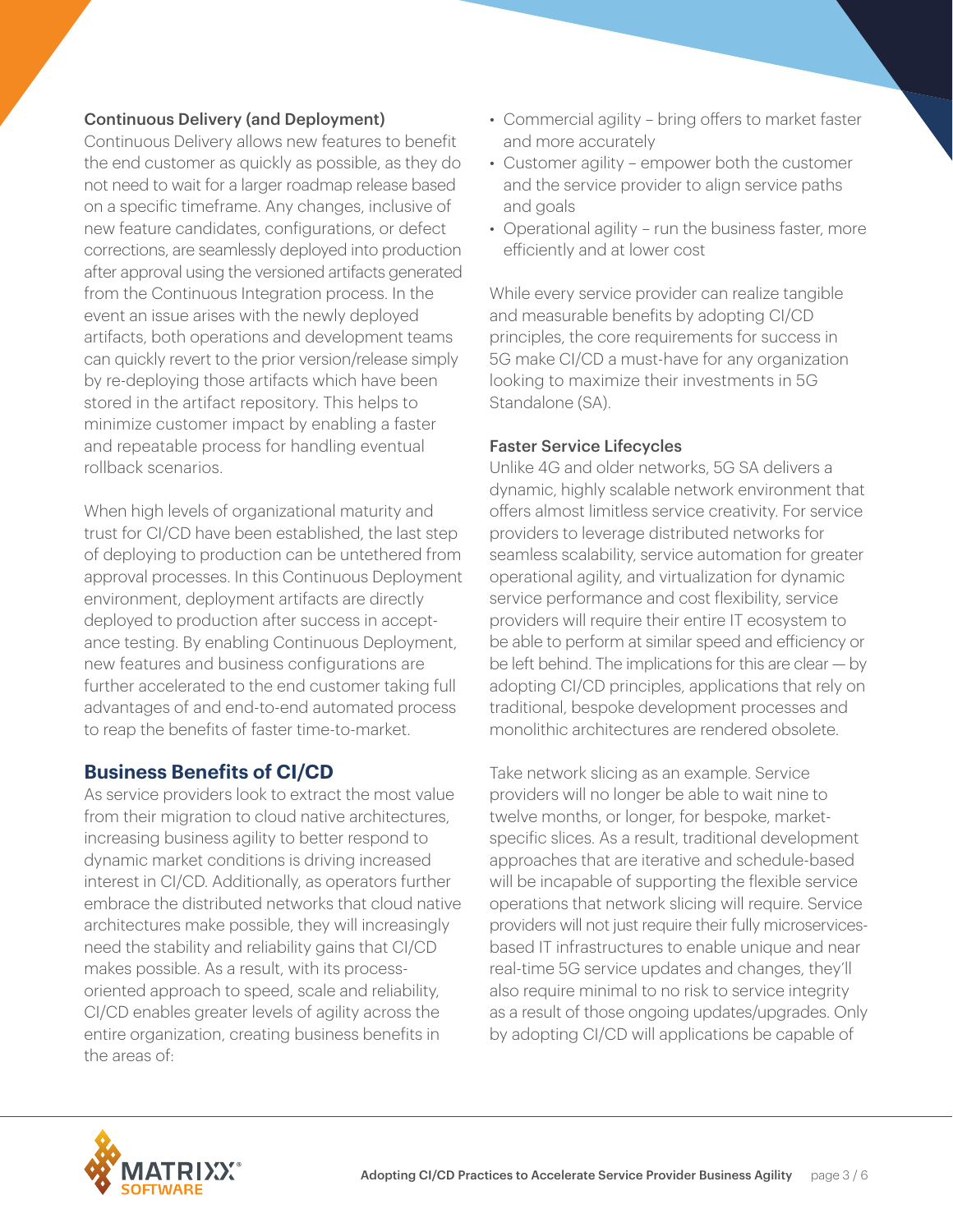evolving and scaling quickly and efficiently enough to reap the benefits of their 5G SA environment's flexibility, velocity and elasticity.

### New Functionality, Faster

Eliminating rigidity of the traditional roadmap upgrade timeframe allows service providers to embrace a faster speed of change. Faster development times and automated testing processes allow for more confidently introduced service changes, many of which can be deployed in microsegments for highly differentiated and/or temporal market offerings. Just as quickly as service changes can be rolled out, they can also be rolled back if needed, thanks to automated processes involved with CI/CD. Most importantly, customers waiting for key roadmap candidates and features will see new features more frequently, and likely earlier than expected.

Looking again to 5G SA, take the example of a service provider setting up an enterprise network slice for a stadium. Service providers will need the flexibility to quickly and easily configure and deploy variable charging scenarios based on any parameters that can quantified and monetized. More importantly, those scenarios will need to be deployed without consuming substantial resources and without risk of disruption. Using CI/CD, dedicated services can be deployed to support any supportable pricing and charging models for any stadium event alongside ongoing code and configuration updates, and then rolled back once the event is complete.

#### Lower Risk with Greater Consistency

Historically, many service providers have opted for custom solutions tailored to their specific implementation. While the rigidity of this approach may have been acceptable trade-off for static environments, it results in unsustainable levels of complexity and risk when every customer iteration is different. It's only when service providers choose fully cloud native, product-based applications

capable of seamlessly adopting CI/CD principles that they can standardize and automate their release lifecycle. In this environment, testing of every change in source code will be a consistent and integral part of the configuration process, reducing the risk of defects that may affect service consistency and quality.

CI/CD principles, by emphasizing code consistency and integrity, make it possible for service providers to develop, test and deliver products and services with low risk and high quality.

# Cost Effective Testing, Targeting, and **Collaborating**

With any mission critical IT and network solution, collecting roadmap candidates from customers is essential to future release success and to keep service provider customer satisfaction high. CI/CD brings a new level of flexibility to that process, whereby functional updates can be demonstrated in a testing environment, allowing service providers to collaborate and provide feedback before features go live. More importantly, CI/CD enables service providers to then seamlessly deploy those functional updates in a production environment. The end benefit is faster time to impact functionality and lower costs.

Cost effective testing and faster development cycles are integral to service innovation and creativity. Ask any service provider marketing/ pricing executive about launching a new price plan or service capability and the typical responses from IT would be "we can't meet your time frame," "we can't dedicate time to that" or just "no." With its process-oriented approach to flexibility, scalability and automation, CI/CD eliminates the bottlenecks to creativity by streamlining the testing process. With changes to support service creativity done in parallel with more fixed, strategic changes, services providers can better focus on continuous delivery of value across their entire portfolio.

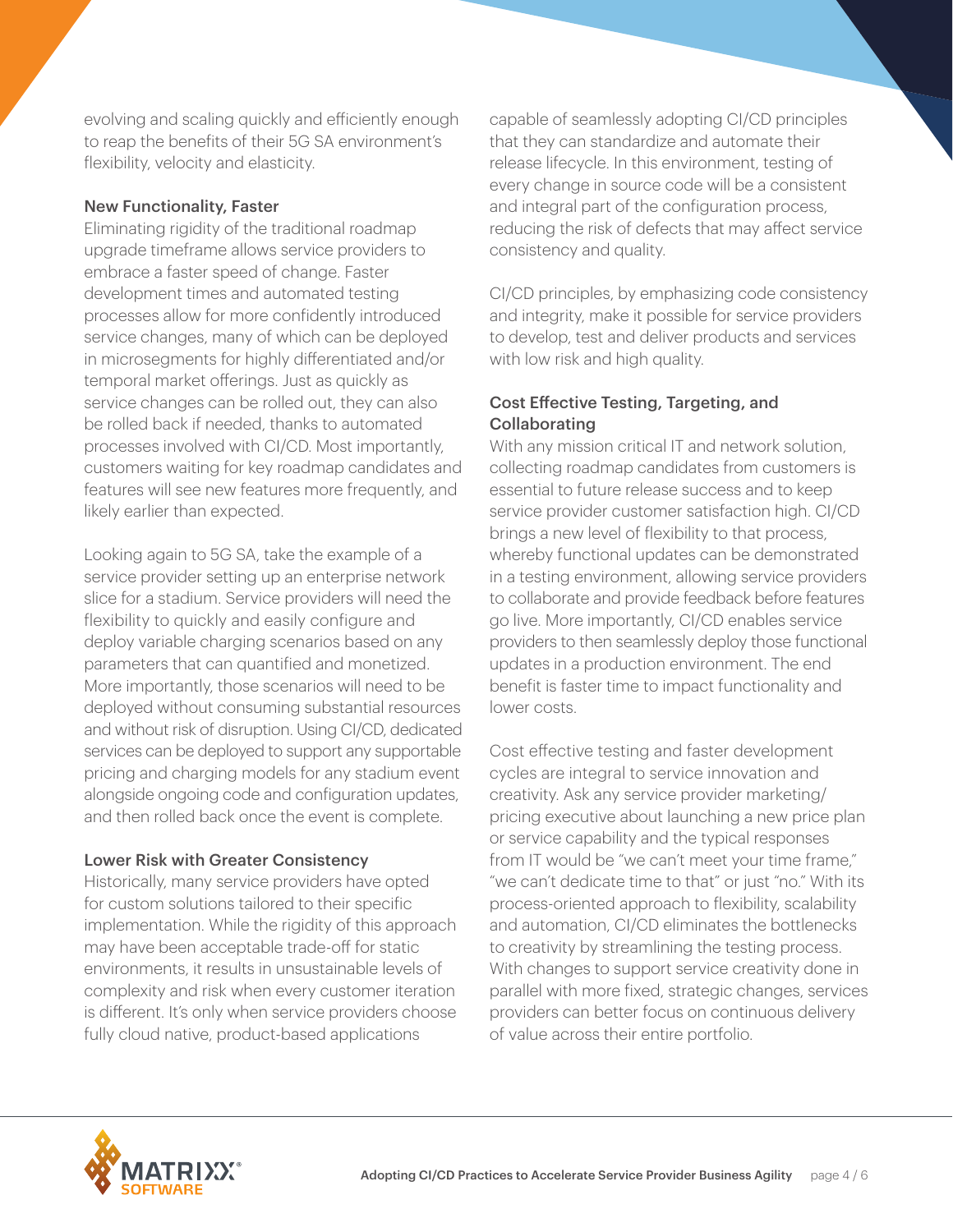In the case of 5G, delivering on the promise of service creativity will be an essential part of a service provider's financial success. As the industry looks for that monetizable "killer app" just as it did in 3G and 4G/LTE, it may emerge from a collaborative proof of concept, app developer, or even a trial service test scenario. Regardless of its origination point, service providers that use CI/CD principles become an efficient enablers of that creativity.

# **Roadmap to CI/CD**

Adopting CI/CD presents service providers with the business and operational agility needed to support their transformations to 5G. Implementing CI/CD requires a significant organizational shift, acceptance and usage of Agile and DevOps practices, and the broad embrace of CI/CD tools and processes across multiple organization. While the specific adoption paths for service providers will differ based on scale, infrastructure strategy, and organizational structure — all share a common goal... to become more nimble, automated and cost-effective enterprises.

## Assess Organizational Readiness

Moving to CI/CD impacts people, process, technology, and organizational ways of working, particularly in how business change is delivered. The shift to a CI/CD environment shifts roles and responsibilities internally, with higher delegation of responsibilities to enable autonomous teams that can independently facilitate change to a discrete set of business functions. This allows changes to be brought to market rapidly without the heavy coordination efforts typical of traditional application development and deployment. While these benefits are highly desirable, it is crucial to assess the organizational readiness in all areas of the business. In particular, CIOs must ensure the cultural readiness across departments to ensure the transformation is efficient and effective.

# Create a Coordinated DevOps Approach

Moving to DevOps practices is critical for the success of CI/CD and essential for 5G, as it eliminates the barriers between departments and roles, and brings testing, QA and peer review to the forefront, enabling faster development cycles. As part of the organization change, DevOps ensures that there is constant communications between teams, and that fewer issues occur. Should issues occur, the DevOps approach ensures that both development and operations resources collectively and efficiently can work to resolve by leveraging the tools and processes established through CI/CD. Across the entire technology ecosystem, embracing DevOps reduces the risk associated with control of code versions. Automated testing and peer review create faster and less risky development cycles. Continuous Integration and Delivery processes are subsequently enabled effectively as DevOps becomes the norm.

## Define Infrastructure Strategy

Service provider workload deployment strategies (edge, private and public cloud, or hybrid options) will determine the CI/CD tools best suited for the environments. For example, private and public cloud providers offer and maintain their own CI/CD toolsets, while edge infrastructure may include CI/CD toolsets as part of the virtualization platforms. Conversely, there may be instances where the service provider will choose and/or be required to select, procure, and maintain the CI/CD toolsets themselves. Adding to this complexity is the rapidly evolving use of multiple deployment infrastructure to meet customer and business needs. As application deployments increasingly span across multiple infrastructures to facilitate things like ultra-low latency, hyper-scaling or security concerns service providers will need tools that can support these hybrid approaches.